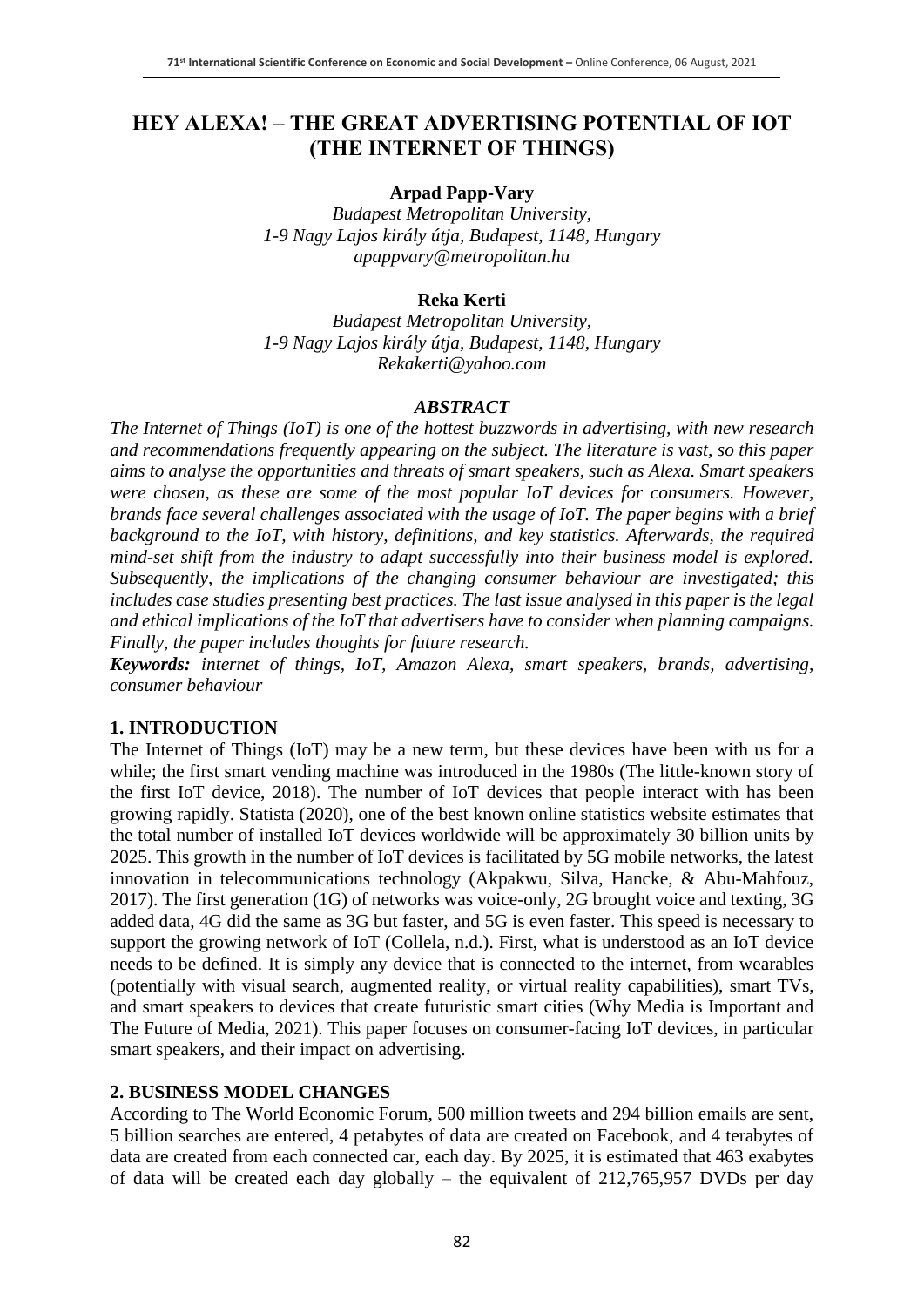(Desjardins, 2019). IoT devices are integral to fuelling 'big data', which is presented as the next revolution in business. This change gives access to even more data than before in environments (for example, in cars) where companies did not previously have access to customer tracking. Because of this data revolution, companies have access to data more powerful than ever before. For example, digital-native companies like Amazon are built on this data. Stores that sell online can track not only the latest trends, but they can also view shopping behaviour on an individual level, and with specific tracking, they can also see what a customer showed interest in but did not buy finally. They can then use this data to build learning and real-time optimising algorithms that predict what the customer will be interested in next (McAfee & Brynjolfsson, 2012). However, raw data – that may be too voluminous or too unstructured to analyse in traditional ways – on its own is not very useful (Davenport, Barth & Bean, 2012). This affects agency structure and processes. There is a new job role that is highly sought after in the industry: data analyst, a role with an advanced understanding of how to analyse and process data in real-time (Tesseras, 2021). Moreover, these individuals also need business and marketing experience, for example, they need to know that correlation does not necessarily mean causation in the industry, as search advertising may generate the highest number of final sales, but a percentage of sales would have happened without these ads anyway (Mela & Moorman, 2018). Therefore, this role requires candidates with highly specific knowledge, skills, and experience. Besides this new requirement, several specialisms exist within agencies, such as strategists, account managers, media buyers, content, sponsorships, research departments, etc. This creates many siloes within agencies, making the job more complex than ever. To manage this complexity, it makes the role of integrated planners essential to the success of advertising. The role of the specialist is to provide subject matter expertise, but this knowledge may create a disjointed consumer experience without the big picture thinking that an integrated planner provides. Therefore, the integrated planner has a critical role, understanding all the touchpoints, and using this understanding, to consolidate these concepts into an interconnected ecosystem.

#### **3. REACTING TO CHANGING CONSUMER BEHAVIOUR**

Echo, Amazon's first smart speaker, debuted in 2014, and despite Google and Apple launching their version of smart speakers, it has kept its coveted number one position ever since (Welch, 2014; Bohn, 2016; HomePod reinvents music in the home, 2017). It is estimated that the installed base of smart speakers has reached 320 million units globally, and brands are taking advantage of this meteoric rise (Installed base of smart speakers worldwide in 2020 and 2024, 2021). Moreover, in just over three years, smart speakers enabled by Amazon's Alexa - a virtual assistant AI technology, one of the main examples of IoT devices - have gone from having 130 skills to over 100,000 skills (Smith, 2020; Total number of Amazon Alexa skills from January 2016 to September 2019, 2019). Amazon started the revolution of screen-free e-commerce with the humble Dash buttons, and now the company is complementing it with an Alexa-enabled voice shopping experience. Amazon incentivises this approach to online shopping. This is appealing to consumers, as it makes shopping more convenient and offloads decision-making for small choices to Artificial Intelligence (AI) (Gartenberg, 2017). Besides the device's perceived ease of use, another strong motivator for usage is enjoyment (Kowalczuk, 2018). People seem to love Amazon's Alexa, and its Super Bowl ad was the most-watched one on YouTube (during the show) (Cohen, 2020). Brands need to understand and discover how to work with these AI algorithms or risk missing a growing number of valuable consumer interactions. For example, Burger King attempted to hack these AI algorithms with a commercial that voice-activated IoT devices when asked, "What is The Whopper burger?" This prompted the device to read out the Wikipedia entry for the Whopper (Diaz, 2017). Other brands took a more traditional approach; for example, Diageo worked with Amazon and created a cocktail mixing Alexa skill to increase at-home consumption moments (Diageo launches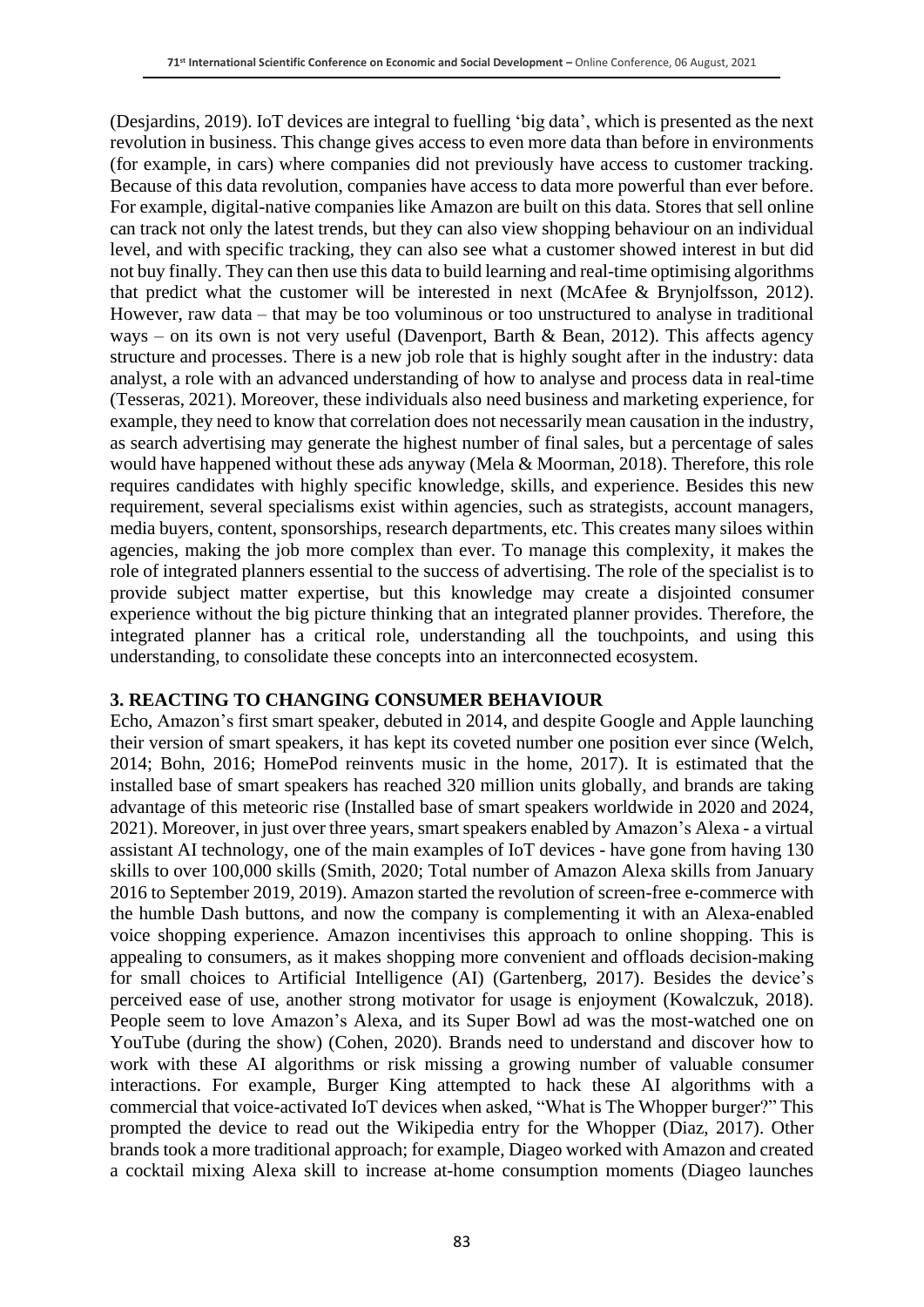'happy hour' skill, 2018). O2 enhanced their sponsorship of England rugby with a bespoke Alexa skill that featured exclusive pre- and post-match content from rugby legend Jonny Wilkinson (Have Jonny Wilkinson, 2018). NARS, a high-end cosmetics brand, served an ad to those listening to music on a smart speaker, enabling consumers to request a free sample of one of their products via voice-only controls (Calladine & Healy, 2020). These ads show great promise in research. For example, a study in 2018 found that when consumers interacted with an advertisement delivered via smart speakers, the effects of these ads were more significant than the effects of traditional one-way ads (Kim, Park, Park, Ju & Ahn, 2018).

### **4. PRESSING LEGAL AND ETHICAL CONCERNS ARE RISING**

There are several concerns with these devices, beginning on a personal level with Amazon's name for the assistant: Alexa. Parents have expressed disappointment because their children with the same name became targets of bullying at a young age. As a result, some of these children experienced deeper mental health problems, and families even needed to take drastic measures, such as change the children's names and move to a new school (Johns, 2021). Additionally, there are broader security concerns associated with these devices, and these have attracted ample media attention. For example, a device sent a recording of a family's private conversation to a random person on their contact list (Kim, 2018). These are more widespread concerns; for example, when probing Amazon Alexa skills, security experts found that hundreds of these skills requested access to sensitive data without an established set of privacy policies in the first place (Winder, 2021). A recently announced new development called Amazon Sidewalk will be automatically enabled in Alexa devices, sharing a little slice of internet connectivity with nearby devices. This will make setting up new devices easier and allow seamless streaming of outdoor cameras or pet trackers – even when out of range. It is a great enhancement of experience; however, it comes with its own security concerns. Amazon Sidewalk can make it easier for strangers to access the home network and, as a result, seamlessly access the devices (smartphones, laptops) connected to it (Chase, 2021). Despite these concerning developments, privacy protection behaviours among consumers are uncommon (Lutz & Newlands, 2021). Consumers do not want to read excessive Terms & Conditions, and a study found that almost half of the surveyed smart speaker users were unaware that their recordings were permanently stored or that they can delete them (Cakebread, 2017; Malkin, Deatrick, Tong, Wijesekera, Egelman & Wagner, 2019). Another study found that consumers are not concerned about their privacy because they trust the companies behind these devices to do what is required to protect their data (Yao, Basdeo, Mcdonough & Wang, 2019). Therefore, brands should take responsibility for their data management processes. The General Data Protection Regulation (GDPR), which came into effect in Europe in 2018, is legislation that shows positive progress. GDPR defines the legal requirements for brands to adhere to when dealing with personal data (Principles of the GDPR, n.d.). However, the pace of new technologies emerging is fast, meaning advertisers and regulators will need to work tirelessly to achieve the same level of progress with the accompanying laws and regulations to use consumer data responsibly.

#### **5. CONCLUSION**

The IoT, and smart speakers are a new space full of exciting opportunities and business potential for advertising professionals. Brands that want to advantage 'big data', which this fuels need to adjust their business model: agencies need data specialists to help analyse, and process the data, and subsequently turn it into actionable insights. To maximise effectiveness of the work of these specialists, integrated planners are necessary to ensure these insights are aligned at all levels. Smart speakers can also deliver ads to consumers. The initial brand solutions covered in this paper include brand building, high-profile sponsorship amplification, and sampling promotions.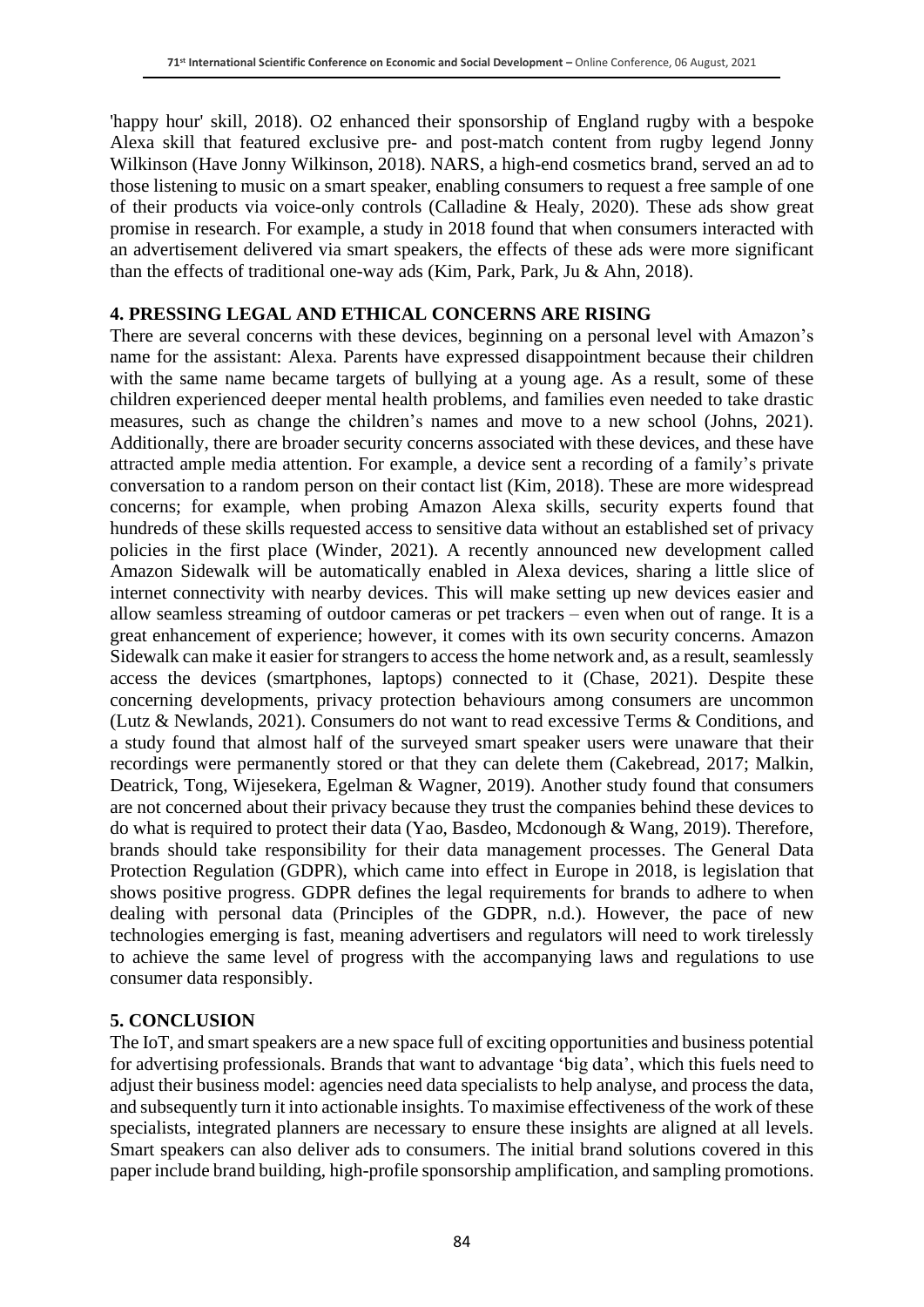However, regardless the chosen role of smart speakers, brands need to be mindful of pressing legal and ethical concerns, especially because consumers see it as their role. Future research might examine the effectiveness of these ads, for example, compare smart speaker ads with other voice-based ads on traditional radio, online radio, or podcasts. In addition, it would be also interesting to investigate any differences in effectiveness between categories and consumer segments. Today, smart speaker ads may be just a little more than an innovative solution that can only secure a small percentage of the advertising budget. However, as influencer marketing was also in a similar position a couple of years ago, the authors of this article predict that smart speaker ads have great potential in the future based on consumer trends.

### **LITERATURE:**

- 1. Akpakwu, G. A., Silva, B. J., Hancke, G. P., & Abu-Mahfouz, A. M. (2017). A survey on 5G networks for the Internet of Things: Communication technologies and challenges. *IEEE access,* 6, 3619-3647.
- 2. Bohn, D. (2016). *Google Home: a speaker to finally take on the Amazon Echo.* The Verge. Retrieved 11 June 2021 from https://www.theverge.com/2016/5/18/11688376/googlehome-speaker-announced-virtual-assistant-io-2016
- 3. Cakebread, C. (2017). *You're not alone, no one reads terms of service agreements.* Business Insider. Retrieved 10 March 10 2021 from https://www.businessinsider.com/deloitte-study-91-percent-agree-terms-of-service-without-reading-2017-11
- 4. Calladine, D. & Healy, S. (2020) *Carat Trends 2021*. Carat. Retrieved 15 March 2021 from https://www.carat.com/thoughts-and-views/Carat-2021-media-trends
- 5. Chase, J. (2021). *Amazon Sidewalk Will Share Your Internet With Strangers. It's Not As Scary As It Sounds.* New York Times. Retrieved 11 June 2021 from https://www.nytimes.com/wirecutter/blog/amazon-sidewalk-review/
- 6. Cohen, D. (2020). *Amazon's #BeforeAlexa Was This Year's Most-Watched Super Bowl Ad on YouTube (During the Game).* Adweek. Retrieved 11 June 2021 from https://www.adweek.com/performance-marketing/amazons-beforealexa-was-this-yearsmost-watched-super-bowl-ad-on-youtube-during-the-game/
- 7. Collela, P. (n.d.) *5G and IoT: Ushering in a new era.* Ericsson. Retrieved 11 June 2021 from https://www.ericsson.com/en/about-us/company-facts/ericsson-worldwide/india/ authored-articles/5g-and-iot-ushering-in-a-new-era
- 8. Davenport, T. H., Barth, P., & Bean, R. (2012). How 'big data' is different. *Harvard Business School.* Retrieved 11 June 2021 from https://www.hbs.edu/ris/Publication %20Files/SMR-How-Big-Data-Is-Different\_782ad61f-8e5f-4b1e-b79f-83f33c903455.pdf
- 9. Desjardins, J. (2019). *How much data is generated each day?* World Economic Forum. Retrieved 11 June 2021 from https://www.weforum.org/agenda/2019/04/how-much-datais-generated-each-day-cf4bddf29f/
- 10. *Diageo launches 'happy hour' skill for Amazon Alexa celebrating one of the most spirited hours in the day* (2018). Diageo*.* Retrieved 15 March 2021 from https://www.diageo.com/ en/news-and-media/press-releases/diageo-launches-happy-hour-skill-for-amazon-alexacelebrating-one-of-the-most-spirited-hours-in-the-day/
- 11. Diaz, A. (2017) *Burger King's Google Home hack wins Cannes Grand Prix in direct.* Ad Age. Retrieved 15 March 2021 from https://adage.com/article/special-report-canneslions/burger-king-s-google-home-hack-takes-grand-prix-direct/309506
- 12. Gartenberg, C. (2017). *How to shop on Amazon using Alexa voice controls.* The Verge. Retrieved 15 March 2021 from https://www.theverge.com/2017/7/10/15947672/amazonalexa-voice-controls-shopping-prime-echo-how-to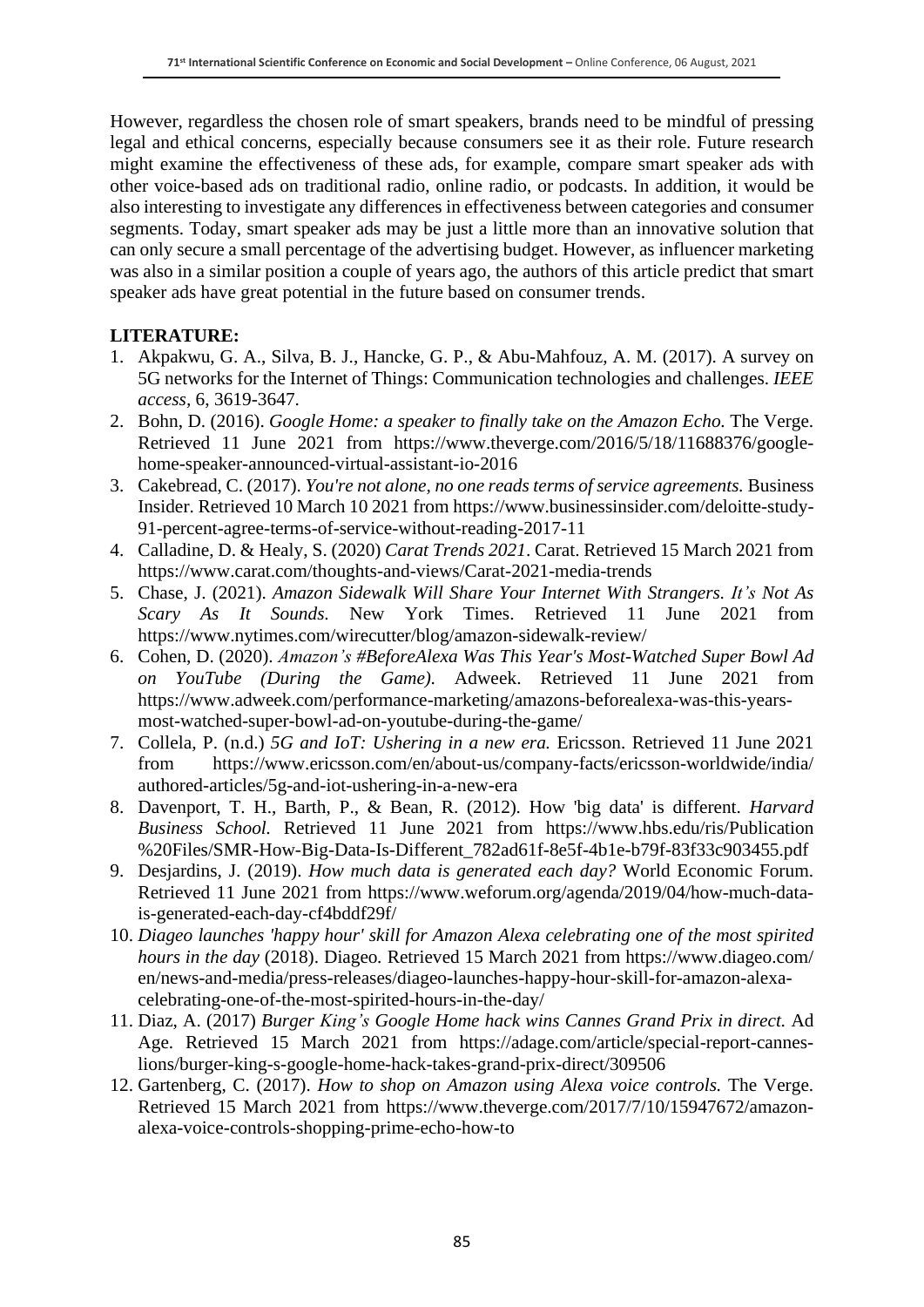- 13. *Have Jonny Wilkinson in your living room with the new 'Wear the Rose with O2' Skill for Alexa.* (2018). O2*.* Retrieved 11 June 2021 from https://news.o2.co.uk/press-release/havejonny-wilkinson-in-your-living-room-with-the-new-wear-the-rose-with-o2-skill-for-alexa/
- 14. *HomePod reinvents music in the home*. (2017). Apple*.* Retrieved 11 June 2021 from https://www.apple.com/newsroom/2017/06/homepod-reinvents-music-in-the-home/
- 15. *Installed base of smart speakers worldwide in 2020 and 2024*. (2021). Statista*.* Retrieved 11 June from https://www.statista.com/statistics/878650/worldwide-smart-speakerinstalled-base-by-country/
- 16. *Internet of Things (IoT) and non-IoT active device connections worldwide from 2010 to 2025.* (2020). Statista. Retrieved 9 March 2021 from https://www.statista.com/ statistics/1101442/iot-number-of-connected-devices-worldwide/
- 17. Johns, T. (2021). *Parents of children called Alexa challenge Amazon*. BBC. Retrieved 5 July 2021 from https://www.bbc.co.uk/news/technology-57680173
- 18. Kim, D., Park, K., Park, Y., Ju, J., & Ahn, J. H. (2018). Alexa, Tell Me More: The Effect of Advertisements on Memory Accuracy from Smart Speakers. In *PACIS* (p. 204).
- 19. Kim, E. (2018). *Amazon Echo secretly recorded a family's conversation and sent it to a random person on their contact list.* CNBC. Retrieved 12 March 2021 from https://www.cnbc.com/2018/05/24/amazon-echo-recorded-conversation-sent-to-randomperson-report.html#:~:text=A%20family%20in%20Portland%20says,a%20message%20 to%20a%20contact
- 20. Kowalczuk, P. (2018). "Consumer acceptance of smart speakers: a mixed methods approach", *Journal of Research in Interactive Marketing*, Vol. 12 No. 4, pp. 418-431. https://doi.org/10.1108/JRIM-01-2018-0022
- 21. Lutz, C., & Newlands, G. (2021). Privacy and smart speakers: A multi-dimensional approach. *The Information Society*, 1-16.
- 22. Malkin, N., Deatrick, J., Tong, A., Wijesekera, P., Egelman, S., & Wagner, D. (2019). Privacy attitudes of smart speaker users. *Proceedings on Privacy Enhancing Technologies*, 2019(4).
- 23. McAfee, A., & Brynjolfsson, E. (2012). Big Data: The Management Revolution. *Harvard Business Review.* 90(10), 60-68.
- 24. Mela, C. F. & Moorman, C. (2018). *Why Marketing Analytics Hasn't Lived Up to Its Promise.* Forbes. Retrieved 11 June 2021 from https://hbr.org/2018/05/why-marketinganalytics-hasnt-lived-up-to-its-promise
- 25. *Principles of the GDPR.* (n.d.). European Commission. Retrieved 12 March 2021 from https://ec.europa.eu/info/law/law-topic/data-protection/reform/rules-business-and-organisa tions/principles-gdpr\_en
- 26. Smith, K. T. (2020). Marketing via smart speakers: what should Alexa say? *Journal of Strategic Marketing*, 28(4), 350-365.
- 27. Tesseras, L. (2021). *Steep rise in demand for marketers with digital skills.* Marketing Week. Retrieved 12 March 2021 from https://www.marketingweek.com/steep-rise-demandmarketers-digital/
- 28. *The little-known story of the first IoT device.* (2018). IBM*.* Retrieved 10 March 2021 from https://www.ibm.com/blogs/industries/little-known-story-first-iot-device/
- 29. *Total number of Amazon Alexa skills from January 2016 to September 2019.* (2019). Statista. Retrieved 13 March 2021 from https://www.statista.com/statistics/912856 /amazon-alexa-skills-growth/
- 30. Welch, C. (2014). *Amazon just surprised everyone with a crazy speaker that talks to you.* Verge*.* Retrieved 11 June 2021 from https://www.theverge.com/2014/11/6/7167793/ amazon-echo-speaker-announced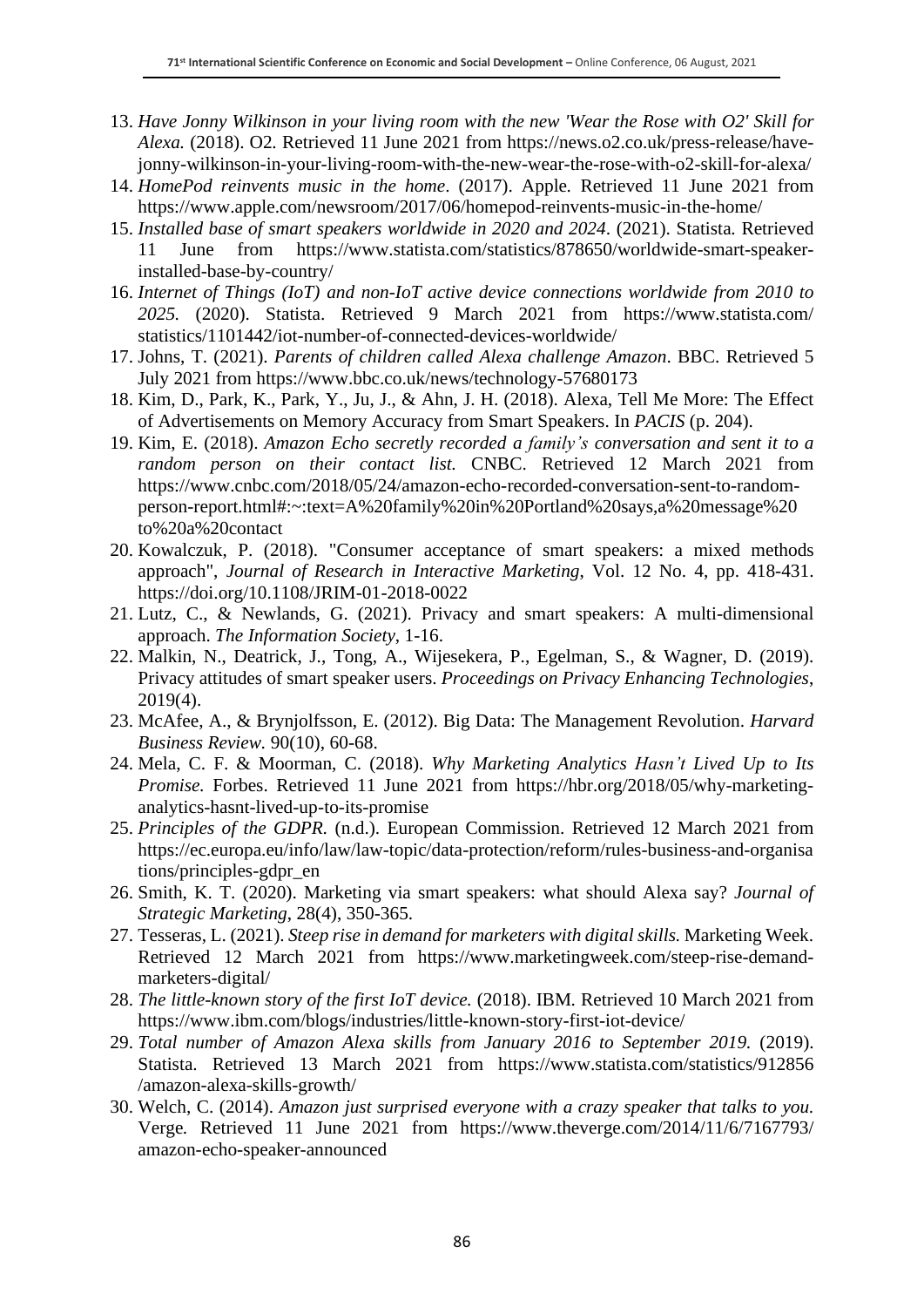- 31. *Why Media isImportant and The Future of Media.* (2021). IPA*.* Retrieved 17 February 2021 from https://ipaacademy.ipa.co.uk/pluginfile.php/22968/mod\_scorm/content/2/index\_ lms.html#/id/5fd7322ce02e5f1637a8ded3
- 32. Winder, D. (2021). *Security Researchers Probed 90,194 Amazon Alexa Skills—The Results Were Shocking.* Forbes. Retrieved 13 March 2021 from https://www.forbes.com/sites /daveywinder/2021/03/07/security-researchers-probed-90194-amazon-alexa-skills-theresults-were-shocking/?sh=4190b3702800
- 33. Yao, Y., Basdeo, J. R., Mcdonough, O. R., & Wang, Y. (2019). Privacy perceptions and designs of bystanders in smart homes. *Proceedings of the ACM on Human-Computer Interaction*, 3(CSCW), 1-24.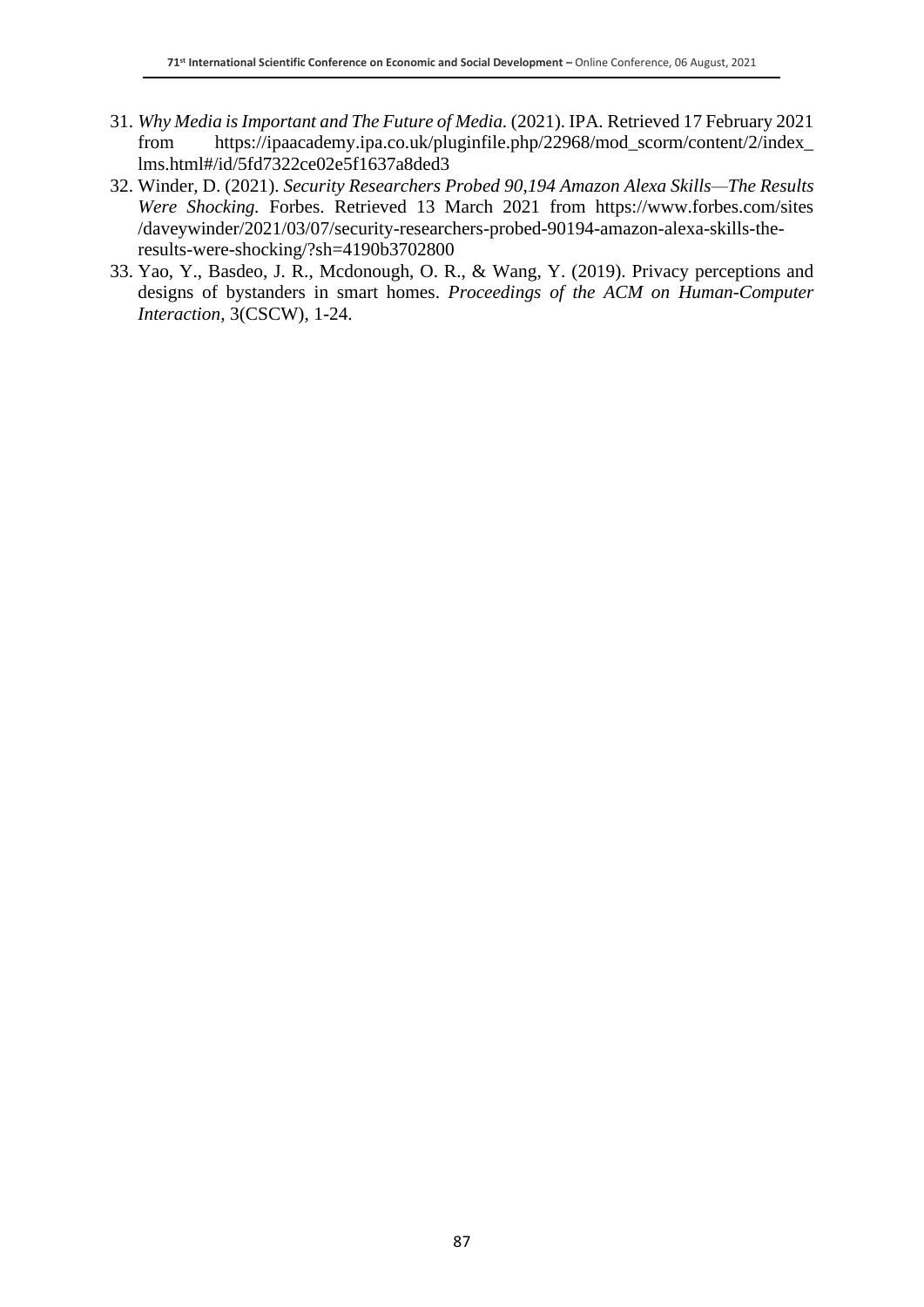#### **Varazdin Development and Entrepreneurship Agency** and **University North** in cooperation with **Faculty of Management University of Warsaw Faculty of Law, Economics and Social Sciences Sale - Mohammed V University in Rabat Polytechnic of Medimurje in Cakovec**



# **Economic and Social Development**

71<sup>st</sup> International Scientific Conference on Economic and Social Development Development

## **Book of Proceedings**

Editors: **Iva Gregurec, Darko Dukic, Abdelhamid Nedzhad**









06 August, 2021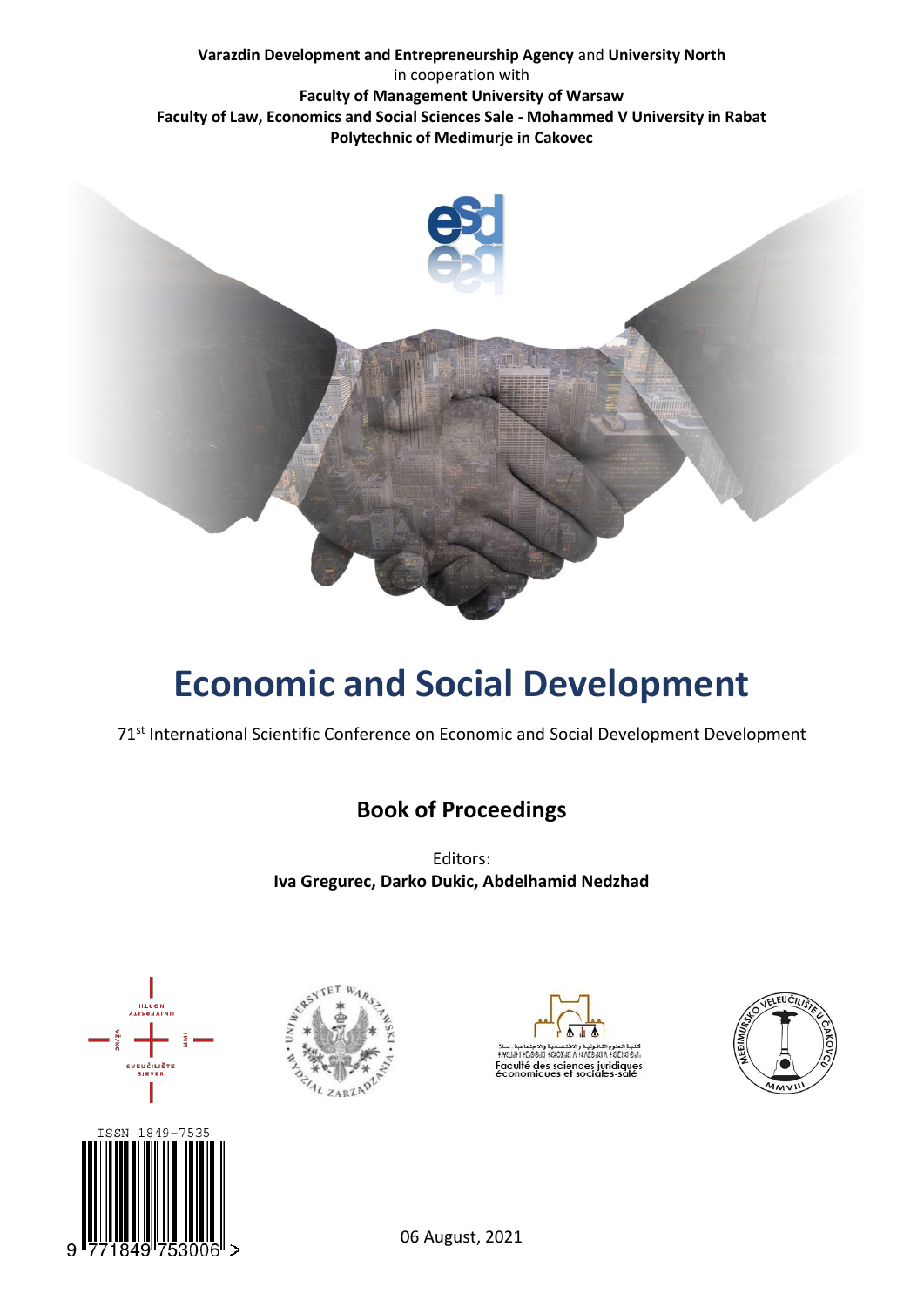**Varazdin Development and Entrepreneurship Agency** and **University North** in cooperation with **Faculty of Management University of Warsaw Faculty of Law, Economics and Social Sciences Sale - Mohammed V University in Rabat Polytechnic of Medimurje in Cakovec**

Editors: **Iva Gregurec, University of Zagreb, Croatia Darko Dukic, Josip Juraj Strossmayer University of Osijek, Croatia Abdelhamid Nedzhad, National School of Business and Management, Morocco**

## **Economic and Social Development**

71<sup>st</sup> International Scientific Conference on Economic and Social Development Development

**Book of Proceedings**